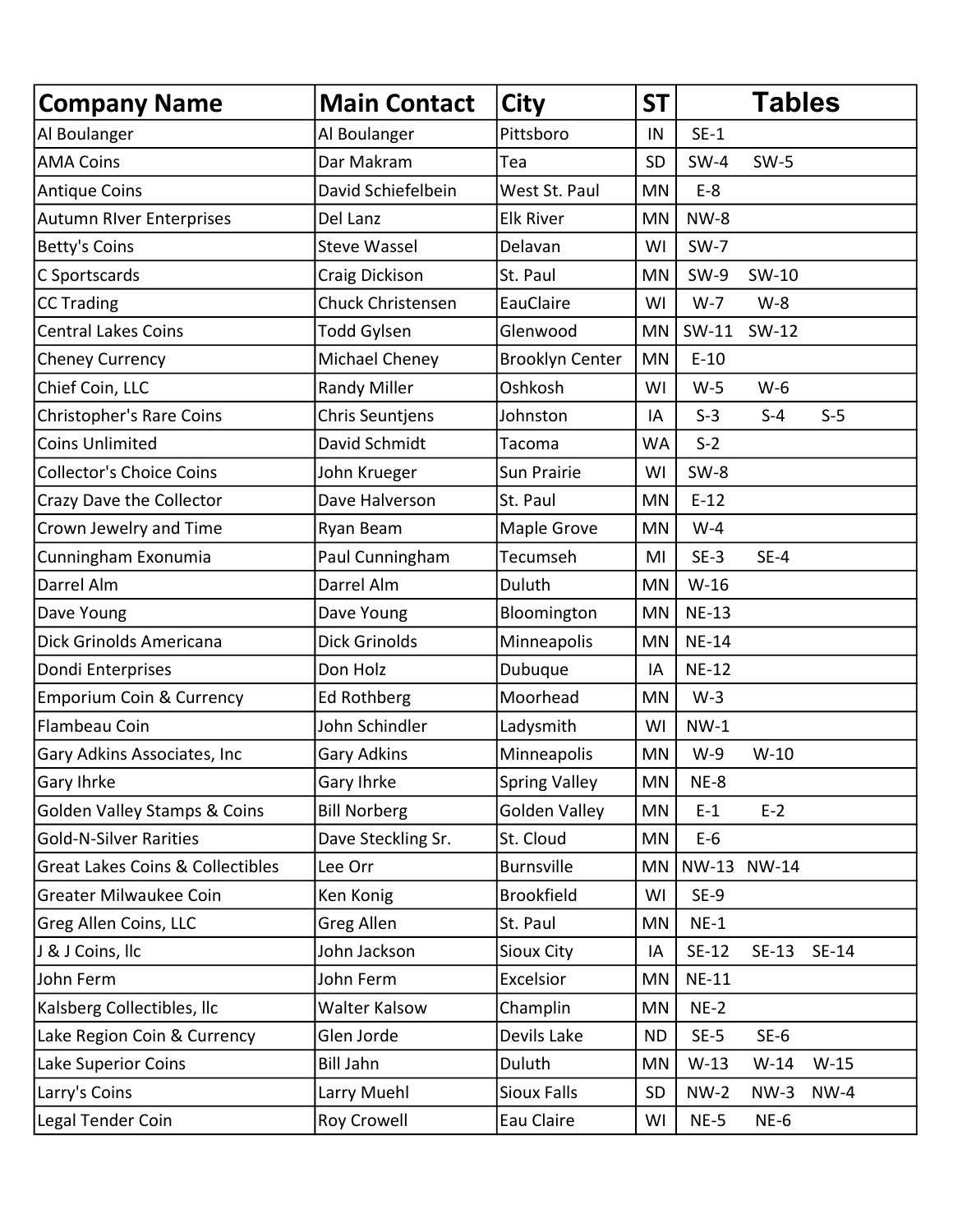| <b>Company Name</b>            | <b>Main Contact</b>      | <b>City</b>         | <b>ST</b> | <b>Tables</b> |              |  |           |
|--------------------------------|--------------------------|---------------------|-----------|---------------|--------------|--|-----------|
| Liberty Pawn Coins & Antiques  | Luke Johnson             | Pipestone           | MN        | $N-2$         |              |  |           |
| M & R Rare Coins               | <b>Michael Fons</b>      | Woodbury            | <b>MN</b> | $NE-3$        |              |  |           |
| Meyer's Coin Shows             | <b>Byron Meyer</b>       | Maplewood           | MN        | $E-5$         |              |  |           |
| <b>MWC</b>                     | Mike Wokal               | Edina               | MN        | $E-9$         |              |  |           |
| Minnetonka Rare Coin & Bullion | Donald Whritenour        | Le Sueur            | <b>MN</b> | $W-11$        |              |  |           |
| More for Coins & Currency, Ilc | Mickey Tolchiner         | <b>Eden Prairie</b> | <b>MN</b> | $SE-2$        |              |  |           |
| Northern Illinois Coin & Stamp | James Helin              | Woodstock           | IL        | $HW-4$        | $HW-5$       |  | HW-6 HW-7 |
| Northern Plains Coins          | William O'Brien          | Fargo               | <b>ND</b> | NE-9          | <b>NE-10</b> |  |           |
| Northern Coin and Bullion      | Mark Kingsley            | Fargo               | <b>ND</b> | $SW-1$        |              |  |           |
| <b>Ottertail Coin</b>          | John McGraham            | Ottertail           | MN        | $N-4$         |              |  |           |
| Paul Reiser Resources, Ilc     | Paul Reiser              | Green Bay           | WI        |               | NW-11 NW-12  |  |           |
| Peter N. Berglund              | Peter N. Berglund        | Minneapolis         | MN        | $E-11$        |              |  |           |
| <b>Rick Mile's Coins</b>       | <b>Rick Miles</b>        | Lancaster           | MN        | $N-1$         |              |  |           |
| Rum River Coin                 | Jason Hoopman            | Anoka               | MN        | $W-12$        |              |  |           |
| <b>Scott's Coins</b>           | <b>Scott Adams</b>       | <b>St Paul</b>      | MN        | $N-5$         |              |  |           |
| Security Coin & Pawn Shop      | Martin Fulayter          | St. Cloud           | <b>MN</b> | $W-17$        |              |  |           |
| Minnesota Nice Antiques        | <b>Shawn Hewitt</b>      | Minneapolis         | MN        | $SW-6$        |              |  |           |
| St. Paul Folks                 | Lanny Kuester            | Minneapolis         | MN        | $N-3$         |              |  |           |
| <b>Steven Musil</b>            | <b>Steven Musil</b>      | Kearney             | <b>NE</b> | $NE-6$        | $NE-7$       |  |           |
| <b>Sunset Coins</b>            | Tim Jewison              | Faribault           | <b>MN</b> | $E-3$         |              |  |           |
| Truman Gold & Silver Exchange  | <b>Roger Westerling</b>  | Roseville           | <b>MN</b> | <b>NW-5</b>   |              |  |           |
| Tom "the Coin Guy," Ilc        | Tom Styczinski           | <b>Eden Prairie</b> | <b>MN</b> | SW-14         |              |  |           |
| Tom Reibel                     | <b>Tom Reibel</b>        | Woodbury            | MN        | $SE-7$        |              |  |           |
| Tom Reynolds                   | Tom Reynolds             | Omaha               | <b>NE</b> | $SE-10$       | $SE-11$      |  |           |
| U.S. & World Paper Money       | George K. Warner         | Sheridan            | <b>WY</b> | SW-13         |              |  |           |
| W.I. Numismatics               | <b>Robert Griffiths</b>  | <b>West Allis</b>   | WI        | NW-6          | <b>NW-7</b>  |  |           |
| Walnut Creek IIc               | Craig Warren             | Hermitage           | <b>MO</b> | $SW-2$        | $SW-3$       |  |           |
| World Paper                    | Lee Quast                | High Ridge          | <b>MO</b> | $E-4$         |              |  |           |
| <b>Yellow River</b>            | <b>Richard Quitmeyer</b> | Alexandria          | ΜN        | <b>NW-9</b>   | NW-10        |  |           |